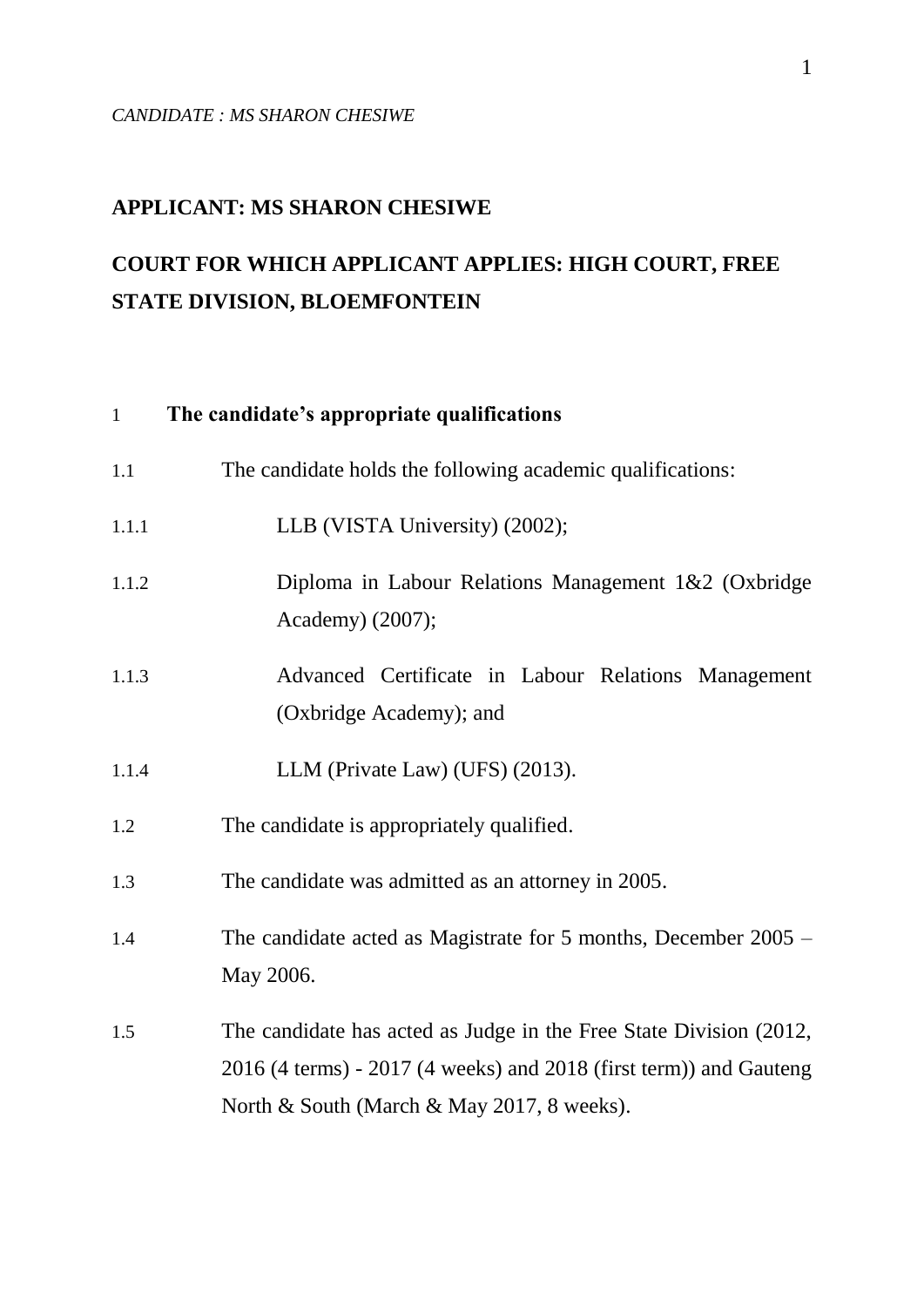#### 2 **Whether the candidate is a fit and proper person**

- 2.1 The Law Society of the Free State has indicated that the Candidate is in good standing with the law society, has never been suspended from the roll of attorneys, and there are no proceedings pending or contemplated to strike or suspend the candidate from the roll of attorneys, or to suspend the candidate from practice.
- 2.2 There is no information to hand to suggest that the candidate is not a fit and proper person.

# 3 **Whether the candidate's appointment would help to reflect the racial and gender composition of South Africa**

- 3.1 The candidate is a black woman.
- 3.2 The appointment of the candidate to the bench would help to ensure a racial and gender diversity which reflects the demographic profile of the Republic, as well as the Free State Province.

## 4 **The candidate's knowledge of the law, including constitutional law**

- 4.1 The candidate has approximately two years post-article experience as an attorney (2006 - 2008) during which time she was exposed to a broad field of litigation including:
- 4.1.1 Criminal Law (30%);
- 4.1.2 Administrative Law (10%);
- 4.1.3 Labour Law (10%);
- 4.1.4 Constitutional Law (10%); and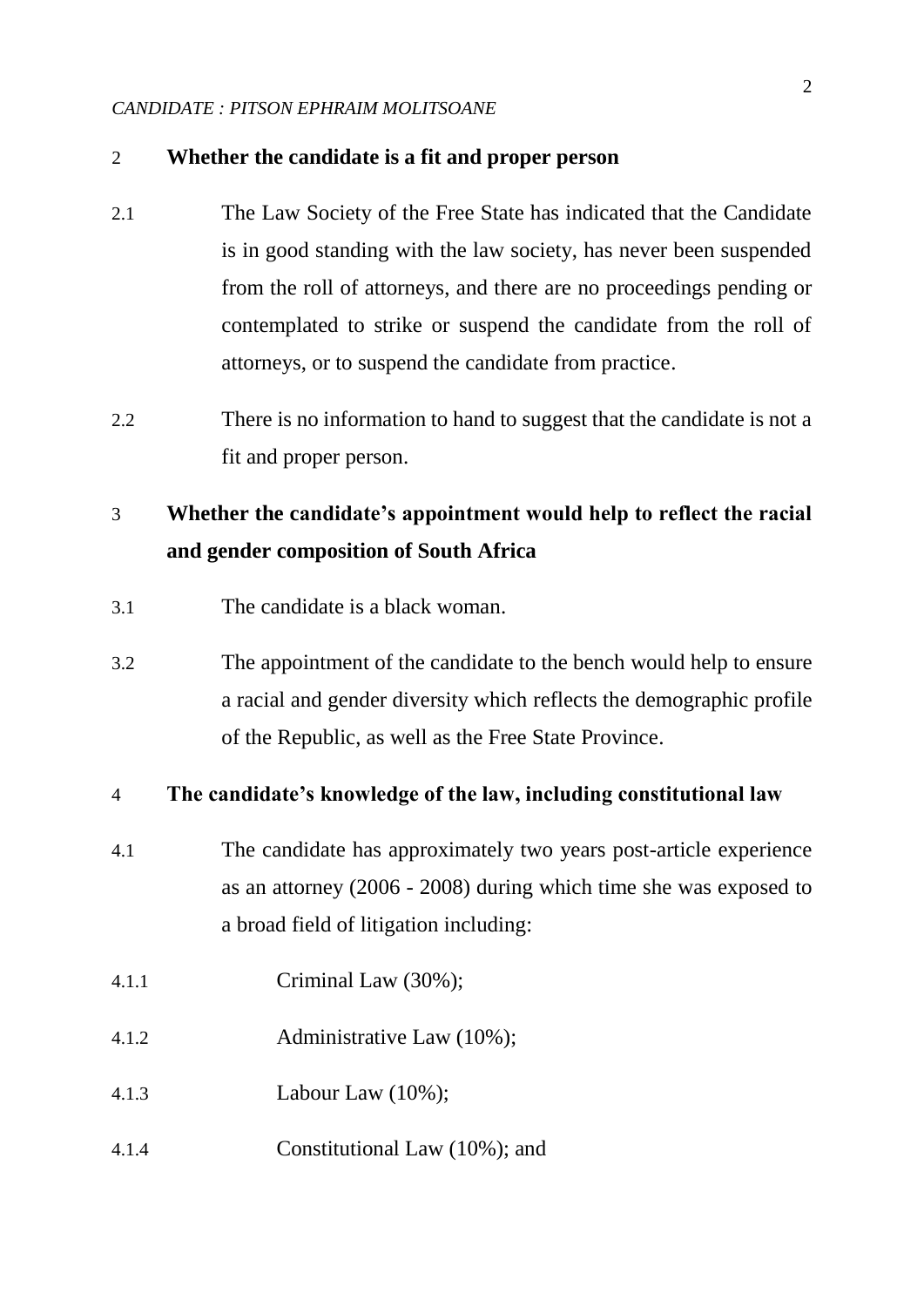- 4.1.5 General Litigation, inclusive of Family Law, Contractual and Delictual matters (40%).
- 4.2 The candidate served as Family Advocate in the Department of Justice and Constitutional Development, for approximately eight years (2008 - 2016).
- 4.3 A clear passion for Family Law and especially the rights of minors is displayed by the candidate.
- 4.4 The candidate has acted extensively and adjudicated a considerable number of matters, including appeals, relating to various aspects of law. It is not possible to summarise all the judgments, but a brief synopsis of selected cases follows:
- 4.4.1 *Richard Khuduga N.O. (Khuduga Family Trust) and others v Free State Development Corporation and others*

This matter concerned an application to suspend a sale transaction and registration of property, pending the finalisation of a review application. The candidate dismissed the application and provided written reasons for her decision, inclusive of the fact that the Applicants did not fulfil all requirements for an interim interdict to be granted.

as an Attorney, and if found that the Respondent was not fit

4.4.2 *The Law Society of the Free State v Mkosi Confidence Radebe* In this application, the candidate presided with Rampai, J and delivered the judgment. The issue was to decide if the Respondent was a fit and proper person to continue to practise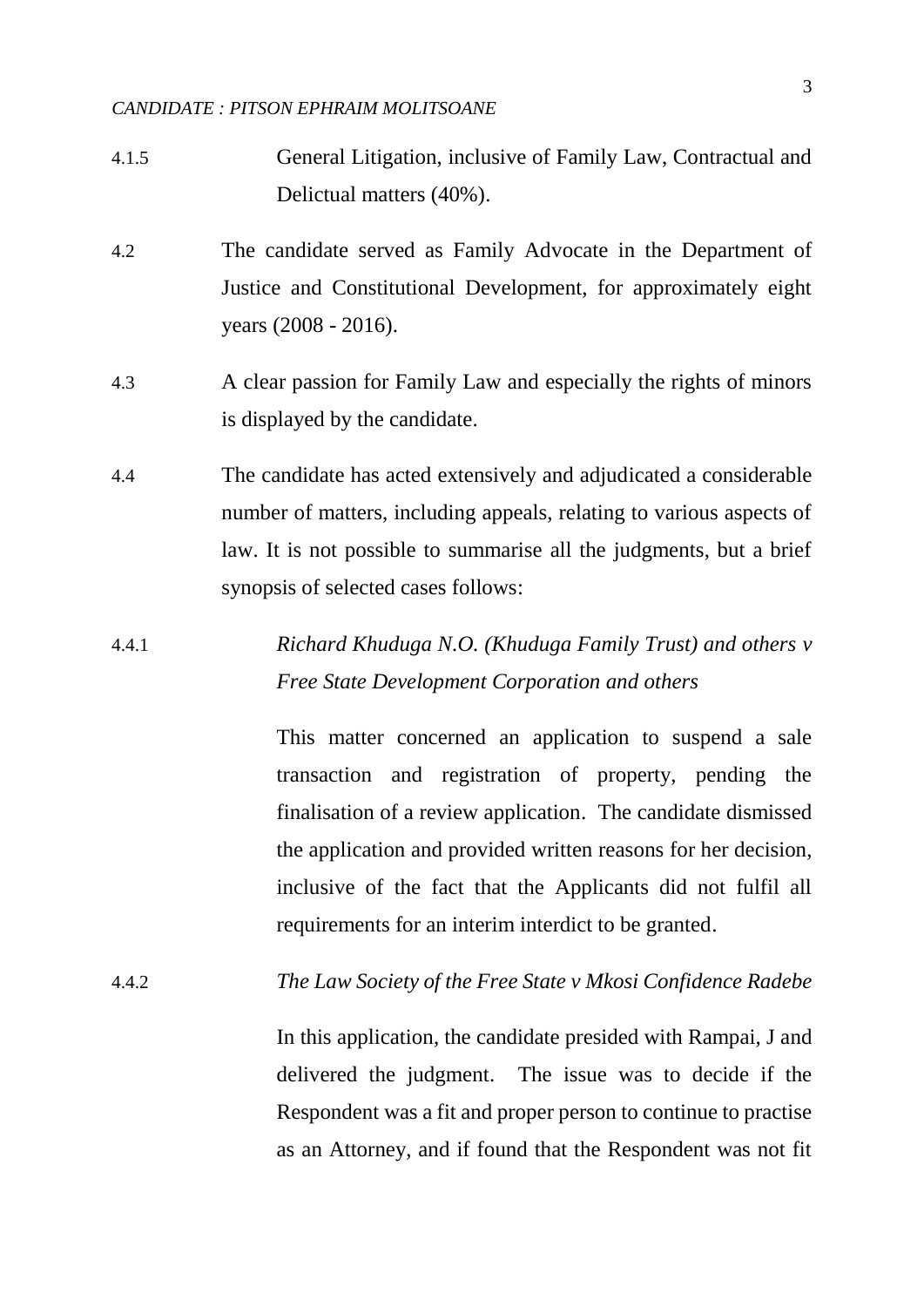and proper, the appropriate sanction to be imposed on the Respondent. After applying and considering various factors surrounding the Respondents conduct, as well as extensive case law, it was ordered that the Respondent be suspended from practising for his own account for a period of 12 months. Rampai, J concurred with the candidate's judgment.

## 4.4.3 *Warren Farms CC v Andre Mikro Ferreira N.O. and Another*

This matter ran to trial and pivoted on whether an estate agent was indeed the cause of sale of a farm and therefore entitled to estate agent's commission. After hearing evidence, the candidate found in favour of the Plaintiff in a well-reasoned, well-researched judgment, basing her decision on the evidence, the impression that witnesses made, as well as the relevant legal position.

#### 4.4.4 *The State vs J.J. Marx*

This decision concerned a special review in chambers in which the candidate presided with Van Zyl, J, regarding noncompliance by the Director of Public Prosecution with the Child Justice Act, and the length of time taken to finalise a matter. Taking into consideration the rights of the minor child under the Constitution as well as the relevant sections of Child Justice Act and various reported cases, the candidate dismissed the special review. Van Zyl, J concurred with the decision.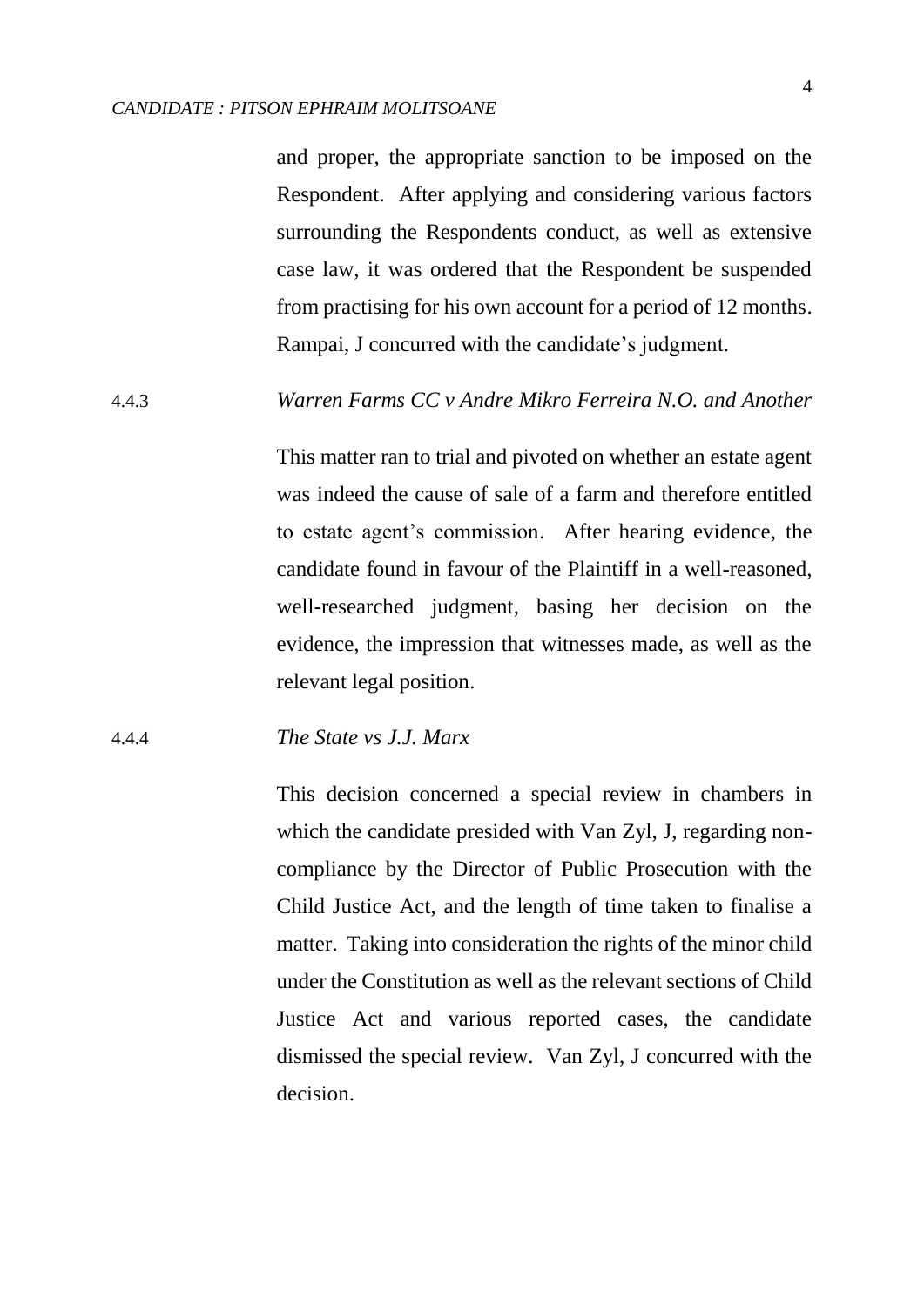4.4.5 It is noteworthy that in her first acting stint (Free State, 2012), the candidate had a judgment reported, *S v BM* 2012 (2) SACR 507 FB.

## 4.4.6 *The State v Ernest Chauke and Others*

This matter was a criminal matter in which the five accused were facing charges of twelve counts of copper theft as well as two charges relating to contravention of section 9(2)(a) of the Prevention of Organised Crime Act and section 49(1) of the Immigration Act. The matter involved complex evidence which was competently summed up and rationally analysed by the candidate in arriving at her finding.

## 4.4.7 *Thomas Gule v Passenger Rail Agency of South Africa*

This judgment concerned a matter dealt with by the candidate in the Gauteng Local Division of the High Court in 2017. The case involved the quantum determination of a claim for damages for bodily injuries after the plaintiff had fallen from a moving train. The candidate summed up the evidence and reports of various expert medical witnesses and dealt competently with the principles regarding the quantification of general damages.

#### 4.4.8 *Kleinboom Msanyana Jiyane v Road Accident Fund*

This was another matter involving quantum heard by the candidate in the Gauteng Local Division during 2017. Expert medical evidence including the content of various joint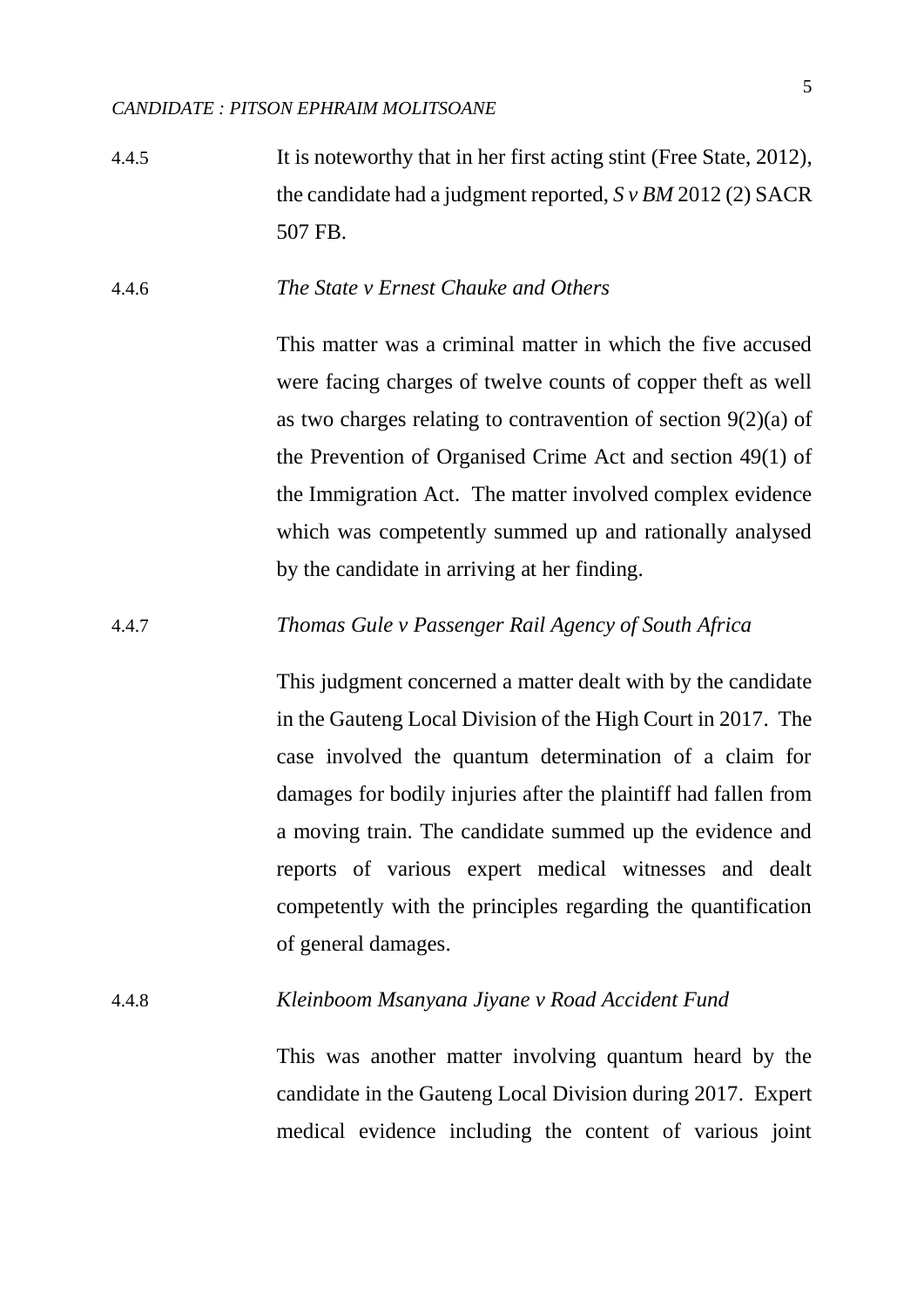minutes of experts was considered by the candidate in ultimately awarding amounts for general damages, loss of income and costs.

- 4.5 In light of the above, we are of the view that the candidate has a good knowledge of the law in general and a good knowledge of Constitutional Law in particular.
- 4.6 Note, however, that the Full Bench of the Free State Division did hold, per Musi DJP, regarding an appeal against the conviction of the crime of rape and sentence of 8 years, in the matter of *The State v Mandla Victor Makakudi* wherein the candidate formed the Court a quo (the judgment on appeal is reported on Safflii under *Mandla Victor Makakudi v The State* [Case A185/2016]) that the trial court made credibility findings in favor of the complainant without a proper assessment of her testimony and without giving proper reasons for such findings; the trial court did not consider the nature of the inconsistencies, discrepancies and contradictions in the complainant's testimony; the trial court did not consider the impact of the inconsistencies, discrepancies and contradictions on the credibility of the complainant and there was also no proper assessment done of the credibility and reliability of the complainant's testimony in light of the totality of the evidence.
- 4.7 We do, however, believe that the candidate has a lot of potential as borne out by the judgments referred to above.

### 5 **The candidate's commitment to the values of the Constitution**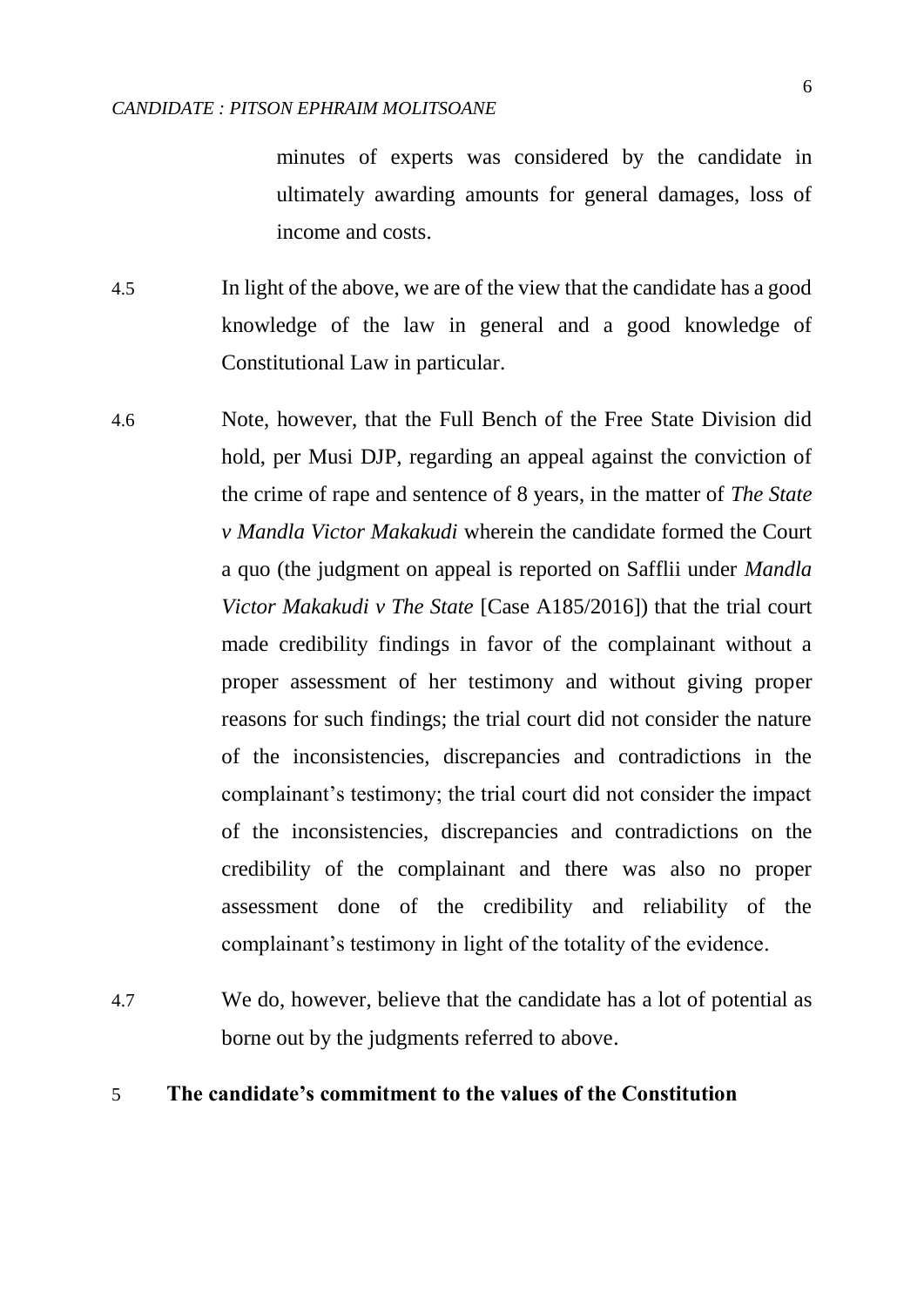- 5.1 The candidate is committed to the values of the Constitution. She has shown an astute awareness and commitment to democratic and fundamental human rights values as well as for social justice.
- 5.2 The judgments appended to the candidate's application evidence the candidate's commitment to the values that underlie a democratic and open society. In the reviewers' opinion, the candidate is undoubtedly willing and able to give expression to the values of the Constitution, and to actively partake in the protection and development of core values that underlie the Constitutional disposition.
- 5.3 The candidate has shown a commitment towards advancing the cause of children and woman in our society.

## 6 **Whether any judgments have been overturned on appeal**

- 6.1 The candidate delivered a judgment in the matter of *The State v Mandla Victor Makakudi* which was taken on appeal and which has been referred to above. The appeal was upheld (the judgment overturned) and the conviction and sentence set aside.
- 6.2 The candidate had another matter taken on appeal, which was due to be heard 26 June 2017, by the Full Bench, Free State High Court. The outcome of such appeal could not be traced. It is not clear to us whether this was the same appeal as the matter referred to in paragraph 6.1.
- 6.3 In her questionnaire, the candidate indicated that none of her judgments from the last term of 2017 were taken on appeal.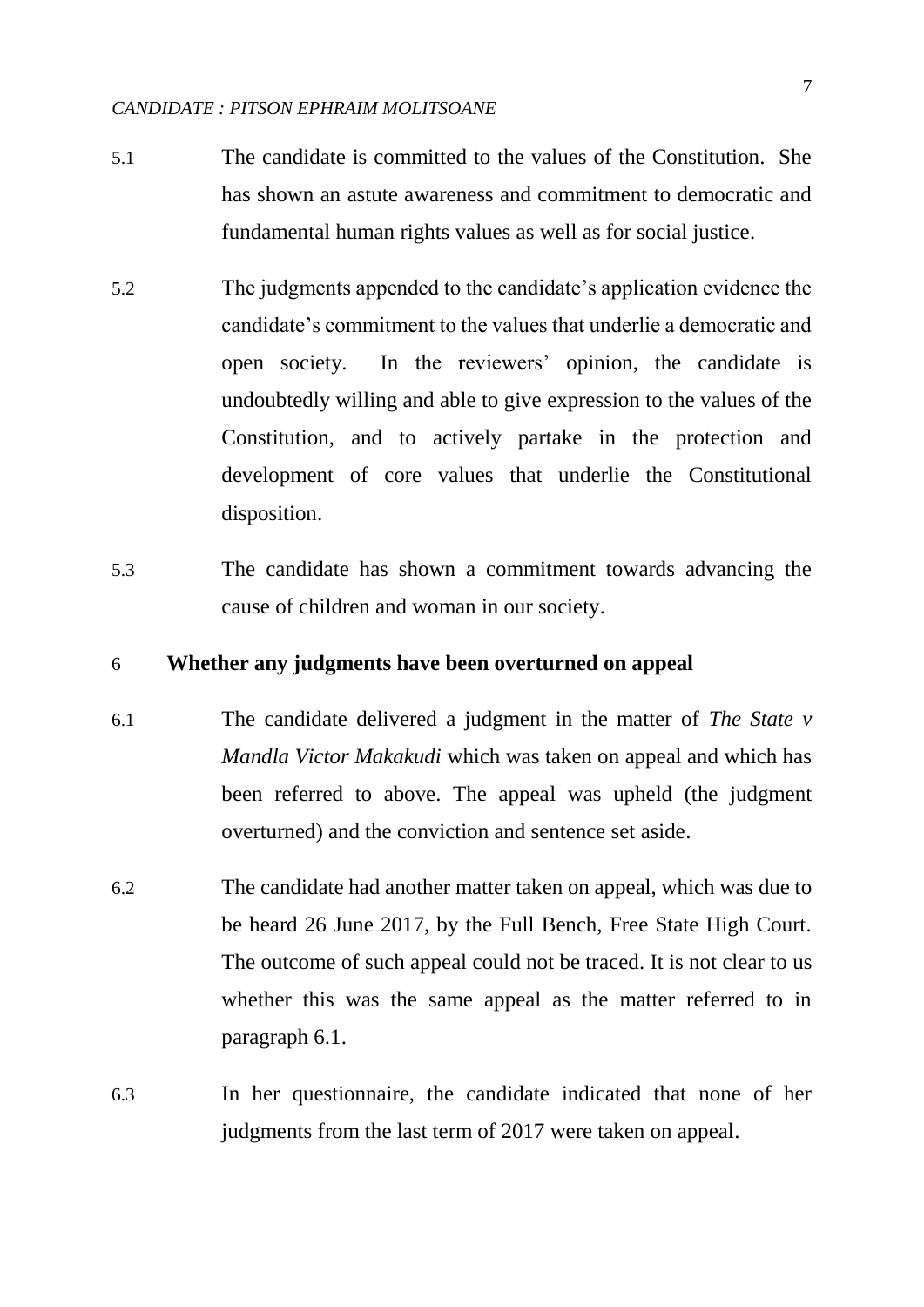## 7 **The extent and breadth of the candidate's professional experience**

7.1 As is evident from the candidate's *curriculum vitae*, she has been exposed to various fields of the legal profession, both criminal and civil, at the start of her legal career as attorney, although for a short time period, and in her capacity as Acting Magistrate and legal advisor. She had specialised exposure to Family Law during her employment at the Office of the Family Advocate. She also states in her *curriculum vitae* that her interest is predominantly in Family Law and the content of her *curriculum vitae* confirms this.

### 8 **The candidate's linguistic and communication skills**

- 8.1 The candidate has produced well-structured and clearly written judgments.
- 8.2 In Court as Acting Judge the candidate communicates well and clearly.

## 9 **The candidate's ability to produce judgments promptly**

- 9.1 On completing the application, on 25 November 2017, the candidate indicated that no judgments were outstanding and that she was involved in two part-heard criminal matters due to continue in January 2018.
- 9.2 There is no indication that the candidate has failed to deliver her judgments timeously.

## 10 **The candidate's fairness and impartiality**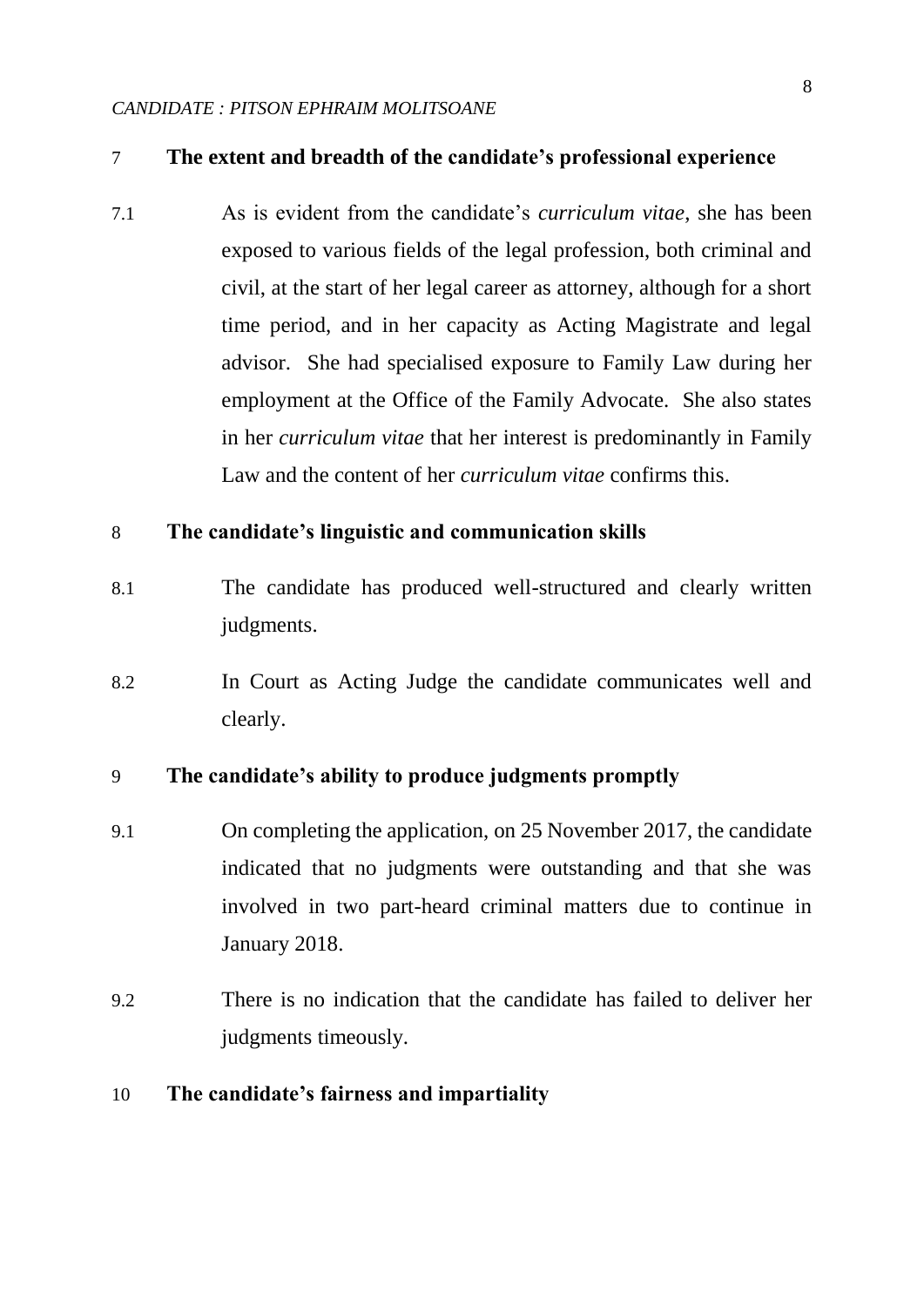- 10.1 It appears that the candidate is fair and impartial and applies the law without fear and favour.
- 10.2 No adverse comments have been received.

## 11 **The candidate's independent mindedness**

- 11.1 The Candidate appears to be independent minded.
- 11.2 No adverse comments have been received.

# 12 **The candidate's ability to conduct court proceedings**

12.1 No adverse comments have been received.

### 13 **The candidate's administrative ability**

- 13.1 The candidate has a background as attorney and Family Advocate. It is reasonable to assume that she has a good administrative ability.
- 13.2 No adverse comments have been received.

# 14 **The candidate's reputation for integrity and ethical behaviour**

14.1 No adverse comments have been received.

# 15 **The candidate's judicial temperament**

15.1 No adverse comments have been received.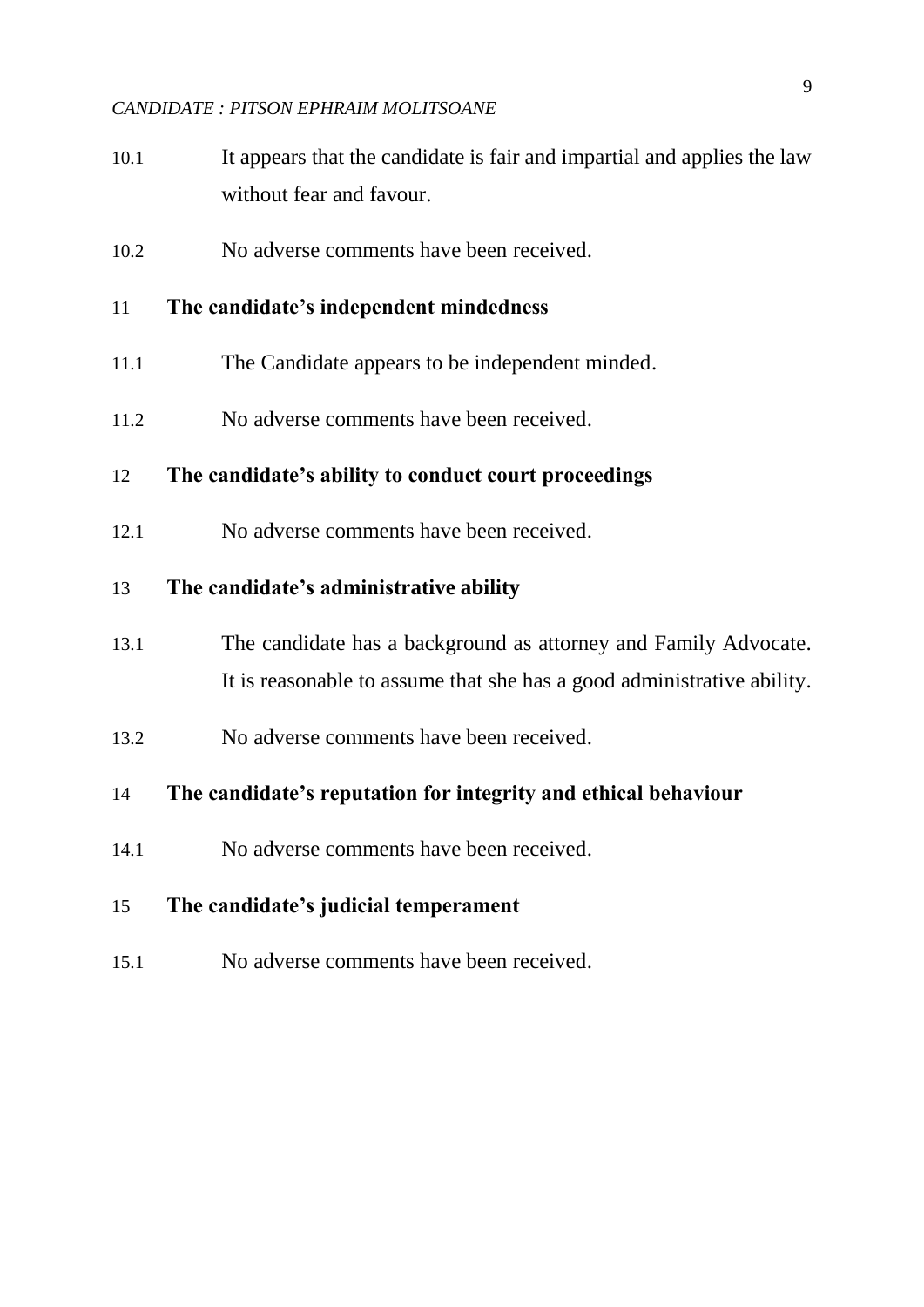# 16 **The candidate's commitment to human rights, and experience with regard to the values and needs of the community**

16.1 The candidate has shown a strong commitment to serve the community, particularly through her involvement to assist less fortunate children.

### 17 **The candidate's potential**

17.1 With the candidate's background, clear commitment and principled approach to the legal profession, we are of the view that the candidate has significant potential as a Judge.

# 18 **The message that the candidate's appointment would send to the community at large**

- 1.1 The candidate was born in Kimberley and as such represents a demographic that was historically not privileged nor well-educated and certainly not well represented within the judiciary.
- 18.1 Her appointment would demonstrate the changes that have occurred within our society and will convey the message that, with effort and commitment, achievements such as an appointment to the bench are now within reach of all South Africans, regardless of gender and race.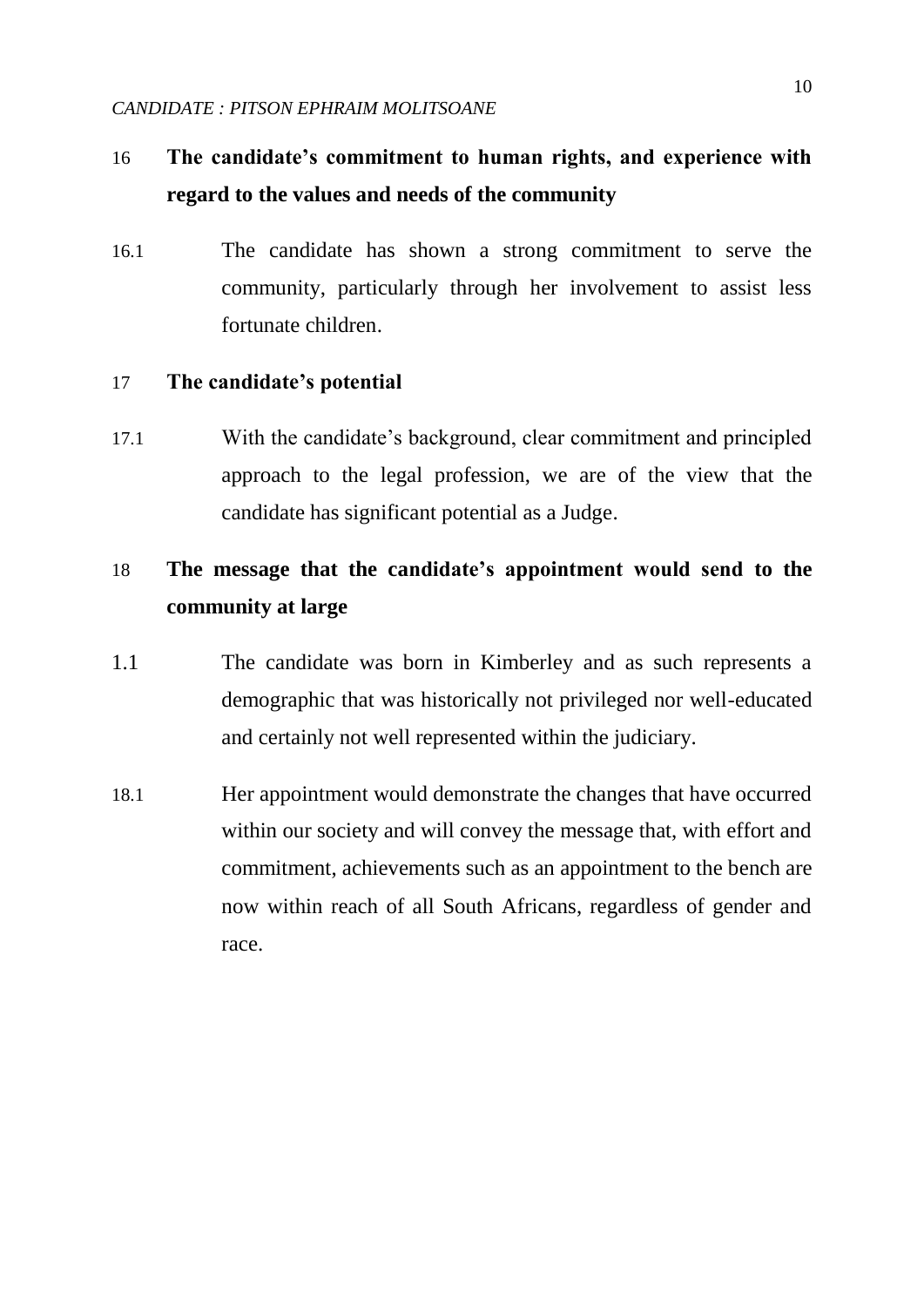# **ANNEXURE: LIST OF JUDGMENTS CONSIDERED**

#### **Reported decisions**

None

#### **Unreported decisions**

- *S v BM* 2012 (2) SACR 507 (FB)
- *Richard Khuduga N.O. and 2 others v Free State Development Corporation and 5 others,* Free State Division, Bloemfontein, Case number 3093/2016
- *The Law Society of the Free State v Mkosi Confidence Radebe,* Free State Division, Bloemfontein, Case number 5293/2015
- *Warren Farms CC v Andre Mikro Ferreira N.O. and 1 other, Free State Division,* Bloemfontein, Case number 352/2015
- *The State v Jan Jacques Marx,* Free State Division, Bloemfontein, Case number R213/2016
- *The State v Ernest Chauke & 4 Others, Free State Division, held at Kroonstad,* Case number 22/2016
- *Thomas Gule v Passenger Rail Agency of South Africa,* Gauteng Division, Pretoria, Case number 5860/14
- *Kleinboom Msanyana Jiyane v Road Accident Fund,* Gauteng Division, Pretoria, Case number 88870/2014